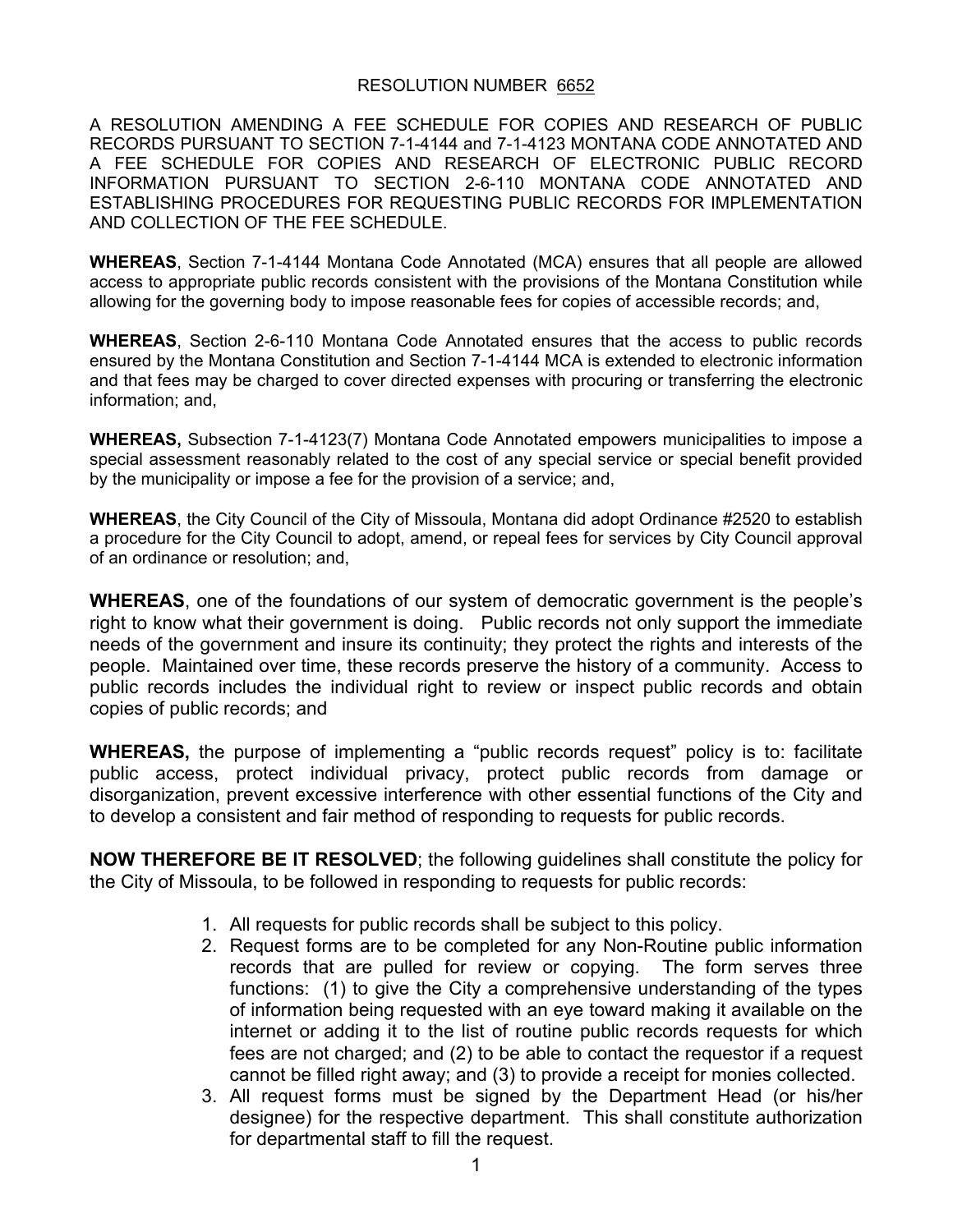- 4. The City Clerk's office shall be the Office of Record for completed Records Request Forms. All request forms should be forwarded to the City Clerk upon completion and response to the request.
- 5. It should be noted on the form, what documents/files were reviewed or copied and the charges, if any, that were charged.
- 6. Once a request for records has been received, it will be responded to in a timely fashion, but no later than ten (10) business days. The City will respond to any request to inspect records with an effort to allow viewing at the time of the request.
- 7. Departments are not required to obtain a person's name and contact information in filling a request for public records. If a department cannot fill a request right away, it should try to get the name and contact information of the requestor to contact them when the request has been filled and is ready. Department heads or their designee have discretion about whether to require payment before or after service is provided.
- 8. Blank request forms should be available in all offices, to avoid sending citizens between offices and facilities.
- 9. NO NEW DOCUMENT OR RECORD will be created to respond to a records request. Applicable records may be made available for requester to compile his/her own data.
- 10. Any request, which does not refer to an "identifiable", public record, shall not be processed until the requester provides further information. It shall be the responsibility of the department receiving the request to notify requester that further information is required before the request can be processed and to attempt to get that information, so the request can be processed in a timely manner.
- 11. STAFF shall make copies of City records during normal office hours. For security reasons and to avoid unreasonable disruption of operations, copying facilities will not be available for use by the public.
- 12. Computer or Electronic Records will be made available pursuant to M.C.A. 2-6-110. (See details under Fees/Charges). Staff shall notify requester of the hourly rate that will be charged under this section, BEFORE proceeding with processing the request, thereby allowing requester the right to cancel request. The hourly rate shall be \$10/hour.
- 13. This resolution does not supersede any rules of evidence or rules governing the production of information or documentation in the course of litigation.

# **DEFINITIONS:**

• *Public Records:* (M.C.A. 7-1-4144).

(1) "Except as provided in subsection (2), all records and other written materials in the possession of a municipality shall be available for inspection and reproduction by any person during normal office hours. The governing body may impose reasonable fees for providing copies of public records.

(2) Personal records, medical records, and other records, which relate to matters in which the right to individual privacy exceeds the merits of public disclosure shall not be available to the public unless the person they concern requests they be made public.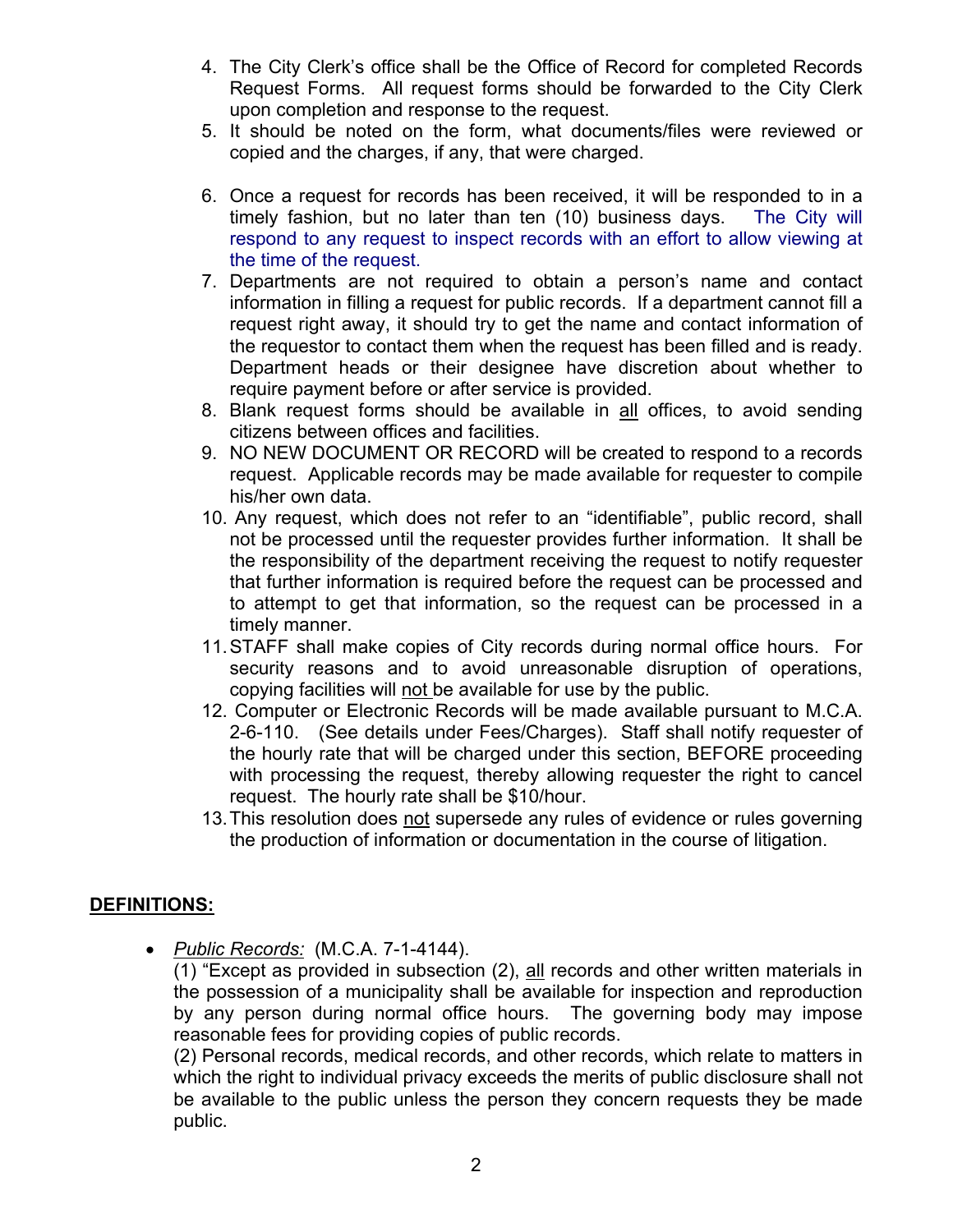(3) Except as provided by law and as determined by the chief law enforcement administrator, law enforcement records which relate to matters in which the right to individual privacy or law enforcement security exceeds the merits of public disclosure shall not be available to the public."

- *Per M.C.A. 2-6-202: Definitions:* (1) "Public records" includes any paper, correspondence, form, book, photograph, microfilm, magnetic tape, computer storage media, map, drawing, or other document, including all copies of the record required by law to be kept as part of the official record, regardless of physical form or characteristics, that has been made or received by a state agency to document the transaction of official business; is a public writing of a state agency pursuant to 2-6-101(2)(a); is designated by the state records committee for retention pursuant to this part; and all other records or documents required by law to be filed with or kept by any agency of the state of Montana. (b) The term includes electronic mail sent or received in connection with the transaction of official business. The term does not include any paper, correspondence, form, book, photograph, microfilm, magnetic tape, computer storage media, map, drawing, or other type of document that is for reference purposes only, a preliminary draft, a telephone messaging slip, a routing slip, part of a stock of publications or of preprinted forms, or a superseded publication. (This applies to the City as a political subdivision of the State of Montana.)
- *Records of officers open to public inspection. M.C.A. 2-6-104*. Except as provided in 27-18-111 and 42-6-101, the public records and other matters, except records that are constitutionally protected from disclosure, in the office of any officer are at all times during office hours open to the inspection of any person.
- *Removal of public records.* Any record. M.C.A. 2-6-105. A transcript of which is admissible in evidence, must not be removed from the office where it is kept, except upon the order of a court or judge in cases where the inspection of the record is shown to be essential to the just determination of the cause or proceeding pending or where the court is held in the same building with such office.
- *Prohibition on distribution or sale of mailing lists: (M.C.A. 2-6-109)* 
	- (1) "Except as provided in subsections (3) through (8), in order to protect the privacy of those who deal with state and local government: (a) an agency may not distribute or sell for use as a mailing list any list of persons without first securing the permission of those on the list; and (b) a list of persons prepared by the agency may not be used as a mailing list except by the agency or another agency without first securing the permission of those on the list.
	- (2) As used in this section, "agency" means any board, bureau, commission, department, division, authority, or officer of the state or a local government.
	- (3) Except as provided in M.C.A. 30-9-403, this section does not prevent an individual from compiling a mailing list by examination of original documents or applications that are otherwise open to public inspection." (NOTE: Sections (4) through (8) apply to records not created by the City.)
- *Routine Public Information:* Material that is prepared for the public and is ```made available to them on a regular basis. This is often prepared for promotional or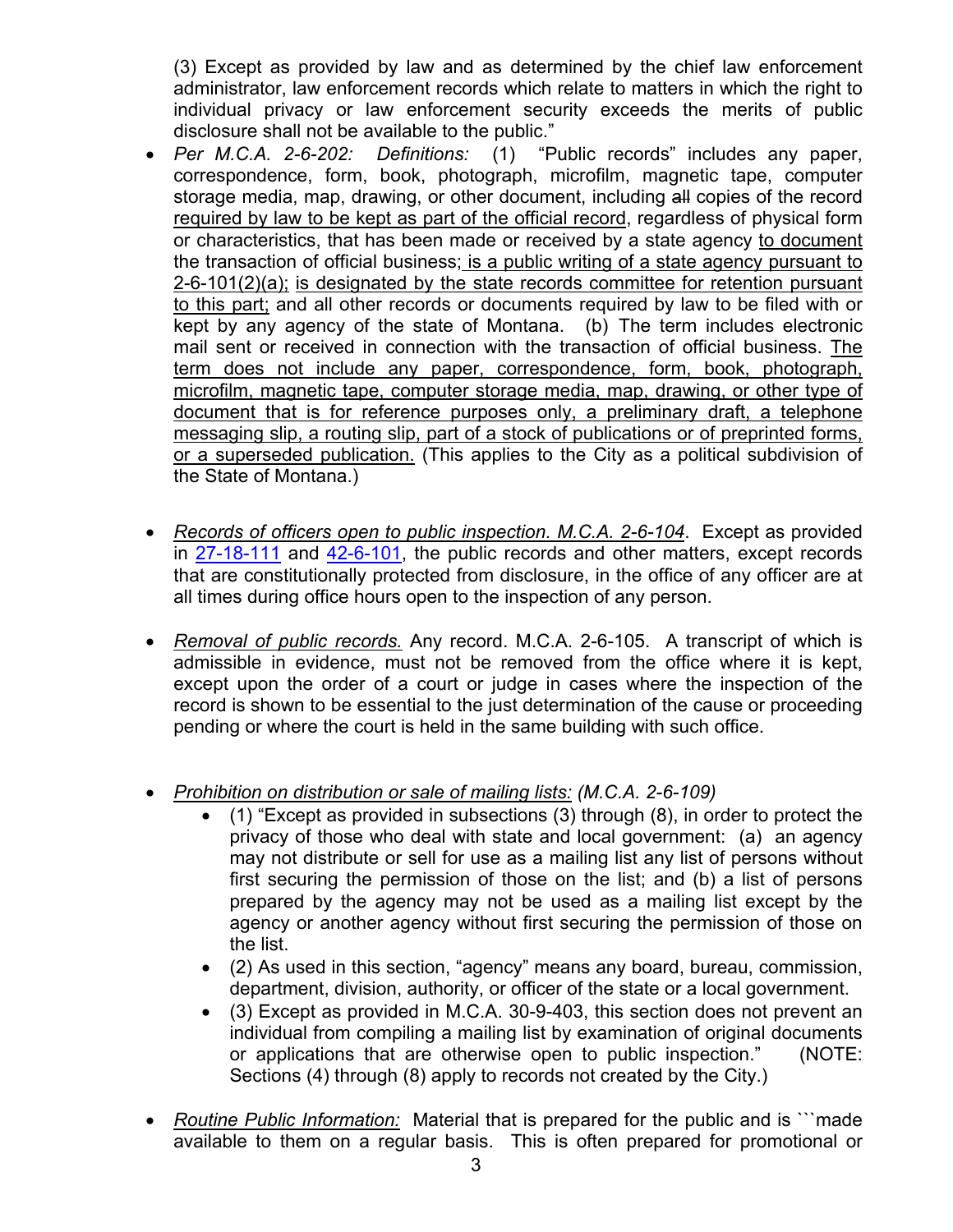advisory reasons and prepared in mass quantities for general distribution **with the intent of mass distribution**. NO REQUEST FORM IS REQUIRED for these materials. Examples: City Charter, City Council agendas and schedules, Board and commission agendas, Community Forum and Neighborhood Council agendas, Brochures, Pamphlets, Applications, Blank Bid packets, City Council list, Neighborhood Council contact list,, etc.

• *Non-Routine Public Information:* Material prepared in the regular course of City business (i.e. regular departmental business records) that the public requests to view or have copied. These records **document regular business transactions by each department and are not prepared for** mass distribution. However, they are available to the public. THE REQUEST FORM MUST BE COMPLETED stating the record provided and signed by the department head or his/her designee before responding to the request.

NOTE: If a particular item of information is not contained in the departmental list(s) or if the department is unsure as to whether such information is required to have a request form completed, contact the City Clerk's Office OR have a request form completed.

 If a department is unsure as to whether the information can be released to the public because of potential privacy concerns, contact the City Attorney's Office.

 If a department has received a ruling from the City Attorney's Office regarding a certain type of record created and maintained by the department, the department shall continue to use that directive for that record until notified otherwise.

 Due to the nature of change in municipal government, "drafts" often represent work in various stages of completion. Drafts should be stamped "DRAFT" and if copies are provided to the requester, the requester should be advised that the document is NOT final and subject to changes.

## **FEES/CHARGES:**

- (1) No fee will be charged for requests of those materials deemed to be Routine Public Information. *(See Definition on Page 3).*
- (2) Copy charges will be set at \$0.25/page for copies of any material deemed to be Non-Routine Public Information.*(See Definition on Page 3).* The hourly rate of \$10.00/hour will be charged for each hour, or fraction of an hour, after 30 minutes of copying/research service has been provided. Copies that are subject to the \$10.00/hour rate will be charged at the rate of \$0.10/page.
- (3) Published and/or documents prepared by commercial printing shops will be based on a "document charge" if the entire document is requested. The department will set the fee, to recover costs.
- (4) Copies of audio cassettes will be \$5.00/tape, provided the department has the ability to produce copies. This fee includes provision of the tape by the City. If the requestor supplies the audio cassette, the fee is \$4.00/tape.
- (5) Copies of video cassettes will be \$10.00/tape, provided the department has the ability to produce copies. This fee includes provision of the tape by the City. If the requestor supplies the video cassette, the fee is \$4.00/tape.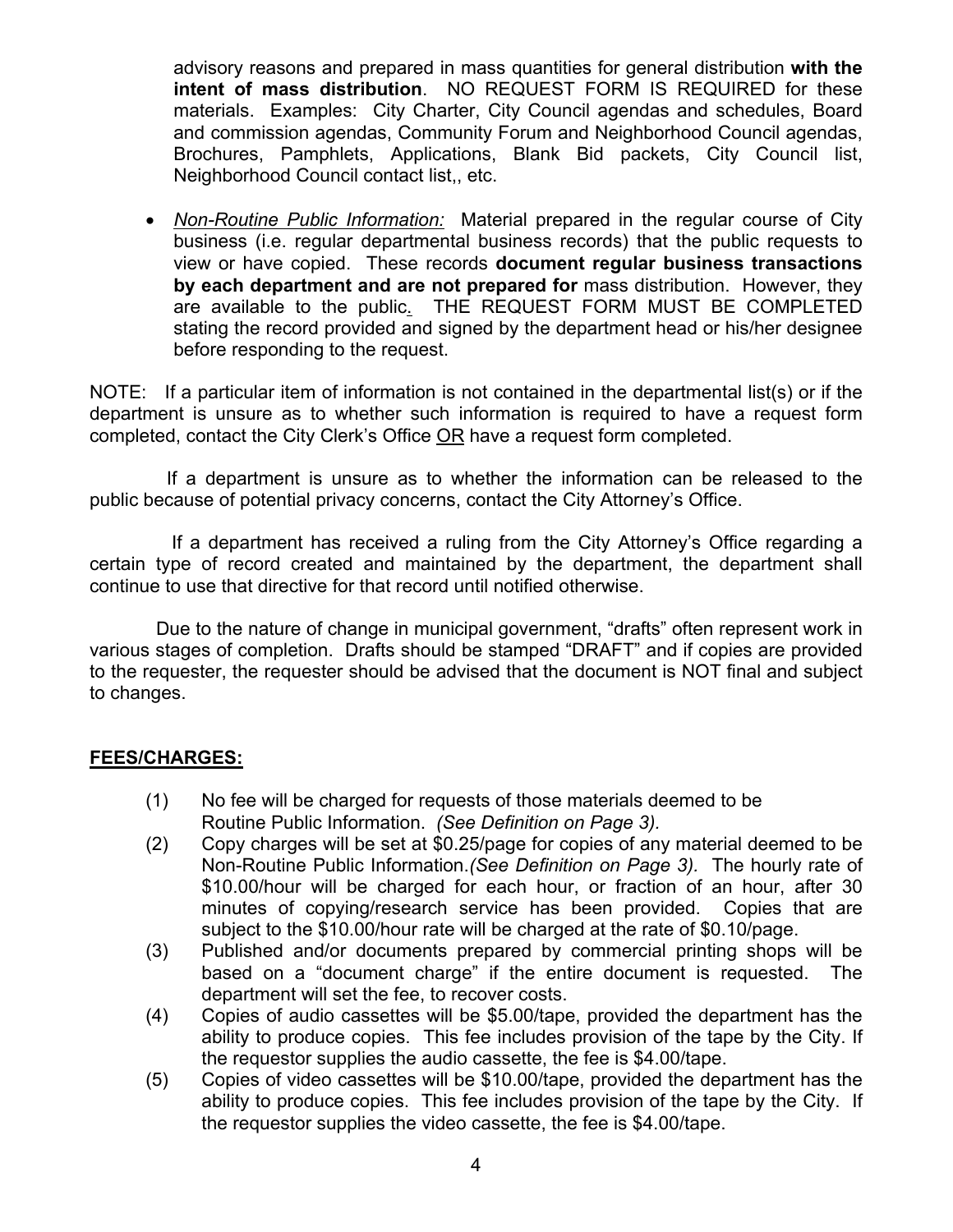- (6) Copies of Compact Disks will be \$4.50, provided the department has the ability to produce copies. This fee includes provision of the CD by the City. If the requestor supplies the CD, the fee is \$4.00/CD.
- (7) Copies of Digital Video Disks will be \$8.00, provided the department has the ability to produce copies. This fee includes provision of the DVD by the City. If the requestor supplies the DVD, the fee is \$4.00/DVD.
- (8) Departments may set document fees for specific documents contained in their departments, such as maps, plats, etc. A fee schedule will be posted in each department – for those departments that have a fee schedule. For records not specific to a department, the departmental fee schedules should not conflict with the specific charges listed in this section.
- (8) Copies of computer generated documents or electronic information will be charged as follows (M.C.A. 2-6-110):
	- (a) the City's actual cost of purchasing the electronic media used for transferring data, if the person requesting the information does not provide the media;
	- (b) expenses incurred by the City as a result of computer processing charges:
	- (c) expenses incurred by the City for providing on-line computer access to the person requesting access;
	- (d) other out-of-pocket expenses directly associated with the request for information; and
	- (e) the hourly rate of \$10.00/ hour will be charged for each hour, or fraction of an hour, after 30 minutes of copying service has been provided.
- (9) Copy fees will NOT be charged to other cities requesting materials.
- (10) Copies for other governmental agencies or professional organizations will be provided on a "reciprocal" basis; if they charge the City, they will be charged.
- (11) The certification charge will be \$2.00. (M.C.A. 2-6-103).
- (12) Payment for charges must be received for copies released to the requester, whether in person, by mail, or by FAX .
- (13) To the extent possible, departments are encouraged to provide on the web the information citizens request most frequently.
- (14) The mayor or his or her designee may waive the requirements of this policy, except those required by statute

# **EXEMPTIONS:**

The following records are exempt from public disclosure UNLESS by subpoena or court order OR access is subject to restrictions as cited in parentheses:

- (1) Library patron records. (M.C.A. 22-1-1101.)
- (2) Medical records (M.C.A. 7-1-4144).
- (3) Records concerning a current or former employee or applicant for employment with, that would disclose the individual's home address, home telephone number, social security number, marital status, payroll deductions, insurance coverage, etc.
- (4) Performance evaluations. (M.C.A. 7-1-4144).
- (5) Certain donor records, provided donor requests anonymity.
- (6) Certain law enforcement records (M.C.A. 7-1-4144).
- (7) Ownership or pledge of public obligations (M.C.A. 17-5-1106).
- (8) Criminal justice records (M.C.A. 44-5-301 44-5-311).
- (9) Accident reports (M.C.A. 61-7-114).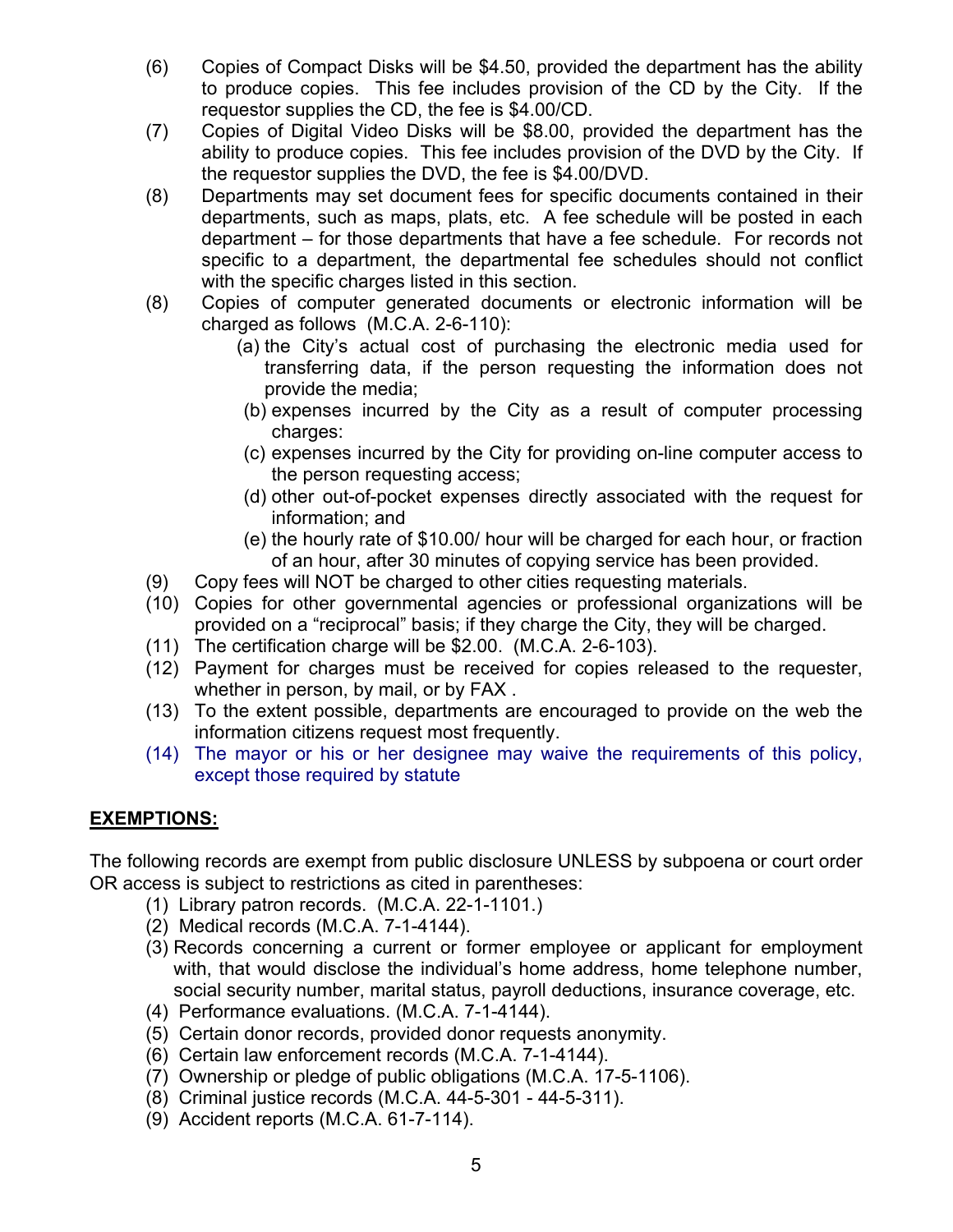If a citizen requesting public records does not feel a department is responding to their request in accordance with this policy, they may appeal to the Mayor's Office.

BE IT FURTHER RESOLVED, that Resolution 6323, is hereby repealed.

PASSED AND ADOPTED this 23rd day of June, 2003.

ATTEST: APPROVED:

/s/ Martha L. Rehbein //s/ Mike Kadas<br>Martha L. Rehbein // Mike Kadas Martha L. Rehbein Mike Kadas Mike Kadas Mike Kadas Mike Kadas Mike Kadas Mayor City Clerk